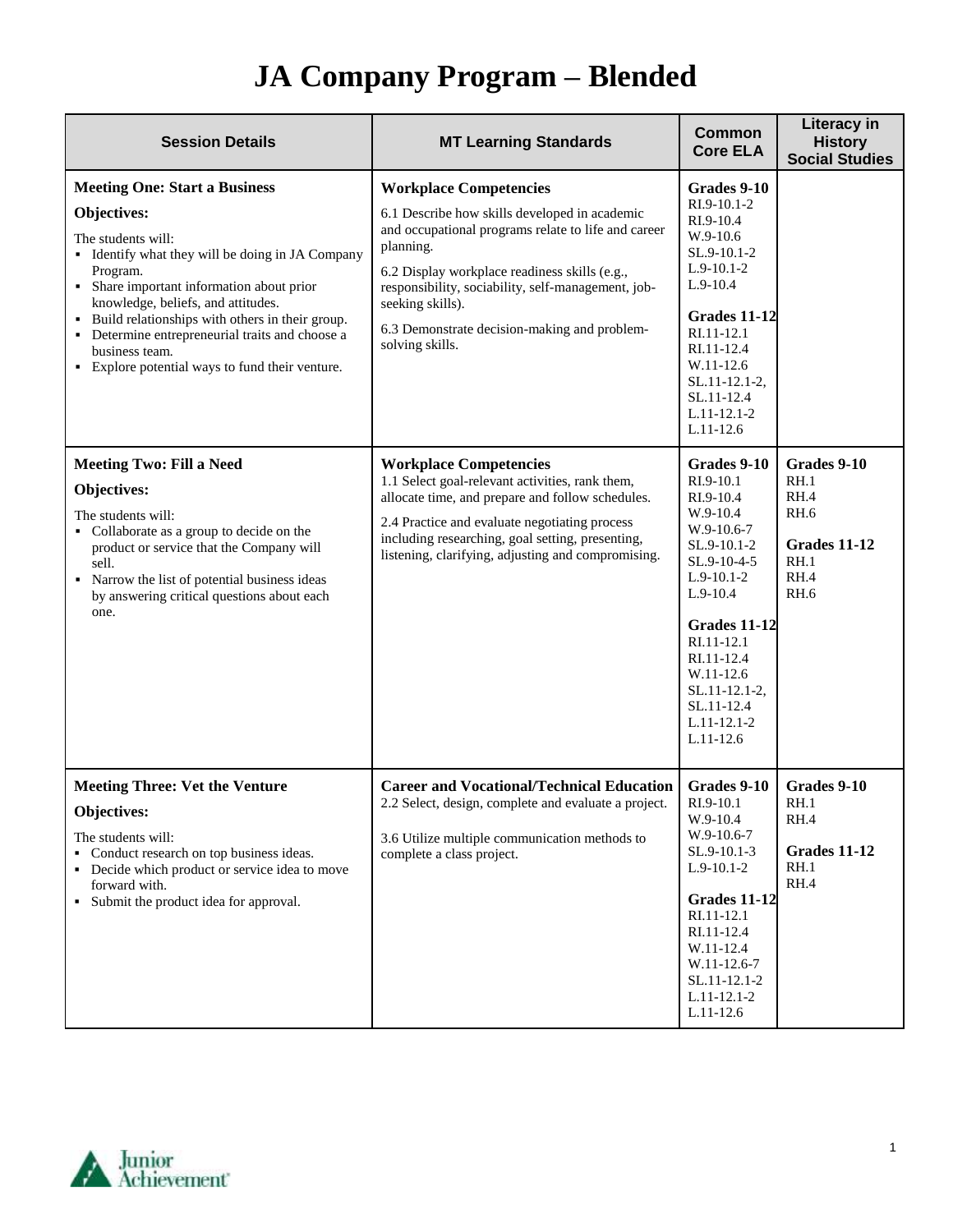| <b>Session Details</b>                                                                                                                                                                                                                                                                                                                                                                   | <b>MT Learning Standards</b>                                                                                                                                                                                                                                                                                                                                                                                                                                                                                                                                                                                                                                             | <b>Common</b><br><b>Core ELA</b>                                                                                                                                                                                                               | Literacy in<br><b>History</b><br><b>Social Studies</b>                                                                                                        |
|------------------------------------------------------------------------------------------------------------------------------------------------------------------------------------------------------------------------------------------------------------------------------------------------------------------------------------------------------------------------------------------|--------------------------------------------------------------------------------------------------------------------------------------------------------------------------------------------------------------------------------------------------------------------------------------------------------------------------------------------------------------------------------------------------------------------------------------------------------------------------------------------------------------------------------------------------------------------------------------------------------------------------------------------------------------------------|------------------------------------------------------------------------------------------------------------------------------------------------------------------------------------------------------------------------------------------------|---------------------------------------------------------------------------------------------------------------------------------------------------------------|
| <b>Meeting Four: Create a Structure</b><br>Objectives:<br>The students will:<br>• Form and select Business Teams.<br>Collaborate in Business Teams to determine<br>leadership, conduct research, and assign tasks in<br>order to launch the business.<br>• Work individually or with other Company<br>members to conduct research and complete tasks<br>in order to launch the business. | <b>Career and Vocational/Technical Education</b><br>2.3 Manage multiple priorities and assess<br>effectiveness of outcomes.<br><b>Workplace Competencies</b><br>1.2 Use or prepare budgets, make forecasts, keep<br>records, make adjustments to meet objectives, and<br>evaluate financial records.<br>1.3 Allocate and evaluate time, materials, facilities<br>and resources to set and achieve goals.<br>1.4 Assess skills and distribute work accordingly,<br>evaluate performance and provide feedback toward<br>the accomplishment of personal and team goals.                                                                                                     | Grades 9-10<br>RI.9-10.1-2<br>W.9-10.2,4<br>$W.9-10.6-7$<br>SL.9-10.1-3<br>$L.9-10.1-2$<br>$L.9-10.4$<br>Grades 11-12<br>RI.11-12.1<br>RI.11-12.4<br>W.11-12.4<br>W.11-12.6-7<br>SL.11-12.1-2<br>$L.11 - 12.1 - 2$<br>$L.11-12.6$              | Grades 9-10<br>RH.1<br>RH.2<br>RH.4<br>whST.2.<br>whST.4<br>whST.5<br>whST.6<br>Grades 11-12<br>RH.1<br>RH.2<br>RH.4<br>whST.2.<br>whST.4<br>whST.5<br>whST.6 |
| <b>Meeting Five: Launch the Business</b><br>Objectives:<br>The students will:<br>• Engage in business communication and<br>implementation.<br>Research business processes, and integrate<br>information across all teams.<br>• Apply the concept of accountability to practices<br>in the Company.<br>• Complete a business plan.                                                        | <b>Career and Vocational/Technical Education</b><br>5.2 Evaluate and/or components of a business plan.<br>5.3 Demonstrate decision-making and problem-<br>solving skills.<br>5.4 Use acceptable industry standard equipment in a<br>school setting.                                                                                                                                                                                                                                                                                                                                                                                                                      | Grades 9-10<br>RI.9-10.1<br>W.9-10.2<br>W.9-10.4-7<br>SL.9-10.1-6<br>$L.9-10.1-2$<br>$L.9-10.4$<br>Grades 11-12<br>RI.11-12.1<br>RI.11-12.4<br>W.11-12.2-7<br>SL.11-12.1-2<br>$L.11 - 12.1 - 2$<br>$L.11-12.6$                                 | Grades 9-10<br>RH.1<br>whST.2<br>whST.6<br>Grades 11-12<br>RH.1<br>whST.2<br>whST.6                                                                           |
| <b>Meeting Six through Eleven: Run the</b><br><b>Business</b><br>Objectives:<br>The students will:<br>• Practice business communication and<br>implementation.<br>• Practice task prioritization.<br>• Practice follow-through.<br>Submit important information.<br>• Practice problem solving                                                                                           | <b>Career and Vocational/Technical Education</b><br>3.6 Utilize multiple communication methods to<br>complete a class project.<br>4.1 Master the technical skills required for an entry<br>level job or advanced training.<br>4.2 Practice safe and appropriate use of technology.<br><b>Workplace Competencies</b><br>2.1 Practice various roles required as a member of an<br>effective team while recognizing individual<br>differences and cultural diversity.<br>4.2 Practice and analyze principles of successful<br>system management considering external factors and<br>planning for uncontrolled variables (e.g., balance<br>professional and personal lives). | Grades 9-10<br>RI.9-10.1<br>W.9-10.4-7<br>SL.9-10.1-2<br>SL.9-10.4-6<br>$L.9-10.1-2$<br>$L.9-10.4$<br>Grades 11-12<br>RI.11-12.1<br>RI.11-12.4<br>W.11-12.2,4<br>W.11-12.5-6<br>SL.11-12.1-2<br>SL.11-12.1-2<br>$L.11 - 12.1 - 2$<br>L.11-12.6 | Grades 9-10<br>RH.1<br>RH.2<br>RH.9<br><b>Grades 11-12</b><br>RH.1<br>RH.2<br>RH.9                                                                            |

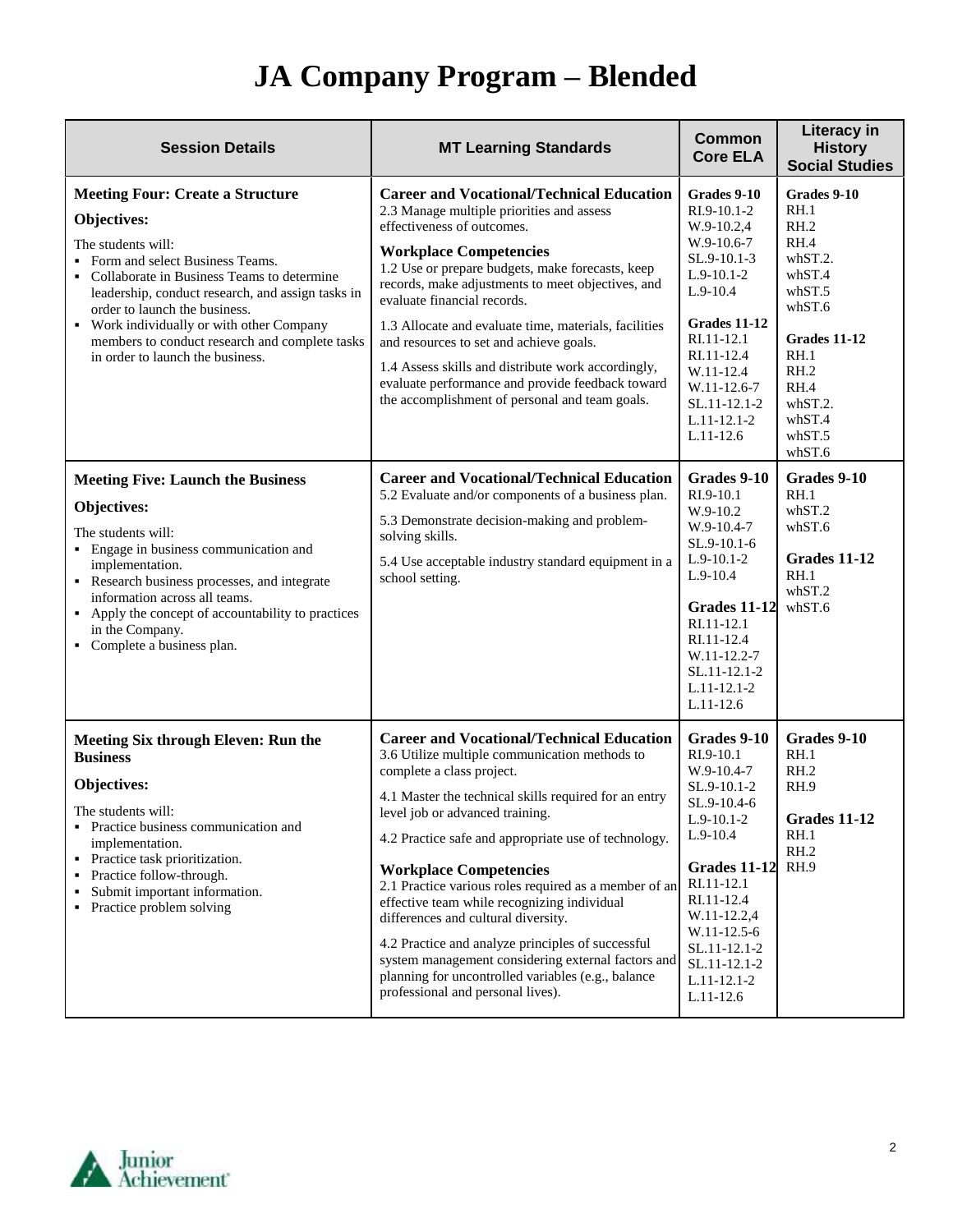| <b>Session Details</b>                                                                                                                                                                                                                                                                                                   | <b>MT Learning Standards</b>                                                                                                                                                                                                                                                                                                                                                                                                                                                          | <b>Common</b><br><b>Core ELA</b>                                                                                                                                                                                                                                  | <b>Literacy in</b><br><b>History</b><br><b>Social Studies</b>                                                                                           |
|--------------------------------------------------------------------------------------------------------------------------------------------------------------------------------------------------------------------------------------------------------------------------------------------------------------------------|---------------------------------------------------------------------------------------------------------------------------------------------------------------------------------------------------------------------------------------------------------------------------------------------------------------------------------------------------------------------------------------------------------------------------------------------------------------------------------------|-------------------------------------------------------------------------------------------------------------------------------------------------------------------------------------------------------------------------------------------------------------------|---------------------------------------------------------------------------------------------------------------------------------------------------------|
| <b>Topic: Capitalization</b><br>Objectives:<br>The students will:<br>• Explore sources of capital.<br>• Consider which sources of capital might be used<br>for the Company.<br>• Learn pitch ideas for building capital or obtaining<br>funding.<br>• Present a pitch.                                                   | <b>Workplace Competencies</b><br>2.2 Demonstrate and teach a learned skill including<br>performance evaluation of self and others in this<br>process.<br>2.3 Communicate ideas to justify position,<br>persuade and convince others, and responsibly<br>challenge existing procedures and policies.                                                                                                                                                                                   | Grades 9-10<br>RI.9-10.1-2<br>RI.9-10.4<br>W.9-10.2<br>W.9-10.4-7<br>SL.9-10.1-6<br>$L.9-10.1-2$<br>$L.9-10.4$<br><b>Grades 11-12</b><br>RI.11-12.1<br>RI.11-12.4<br>W.11-12.2<br>W.11-12.4-7<br>SL.11-12.1-2<br>SL.11-12.4-5<br>$L.11 - 12.1 - 2$<br>$L.11-12.6$ | Grades 9-10<br>RH.1<br>RH.2<br>RH.4<br>whST.2<br>$whST.4-9$<br>Grades 11-12<br>RH.1<br>RH.2<br>RH.4<br>whST.2<br>$whST.4-9$                             |
| <b>Topic: Finance</b><br>Objectives:<br>The students will:<br>• Examine the most important financial elements<br>of a startup.<br>• Practicing using the Business Finance Tool.                                                                                                                                          | <b>Career and Vocational/Technical Education</b><br>2.1 Prepare and analyze financial plans, make<br>forecasts, make adjustments to meet objectives, and<br>evaluate financial records.<br><b>Workplace Competencies</b><br>4.1 Evaluate quality and performance of a variety of<br>systems (e.g., impact of technology on production).<br>4.3 Design, evaluate, and refine a system composed<br>of subsystems (e.g., community service project, peer<br>mediation, web page design). | Grades 9-10<br>RI.9-10.1-2<br>RI.9-10.4<br>W.9-10.2<br>W.9-10.4-7<br>SL.9-10.1-6<br>$L.9-10.1-2$<br>$L.9-10.4$<br>Grades 11-12<br>RI.11-12.1<br>RI.11-12.4<br>W.11-12.2<br>W.11-12.4-7<br>SL.11-12.1-2<br>SL.11-12.4-5<br>$L.11 - 12.1 - 2$<br>$L.11-12.6$        | Grades 9-10<br>RH.1<br>RH.2<br>RH.4<br>whST.2<br>$whST.4-6$<br>$whST.7-9$<br>Grades 11-12<br>RH.1<br>RH.2<br>RH.4<br>whST.2<br>$whST.4-6$<br>$whST.7-9$ |
| <b>Topic: Management and Leadership</b><br><b>Objectives:</b><br>The students will:<br>Research how leaders make decisions.<br>• Investigate how leaders influence a company,<br>beyond giving direction.<br>• Provide evidence of a leader's specific leadership<br>style.<br>• Develop a TED-style talk on leadership. | <b>Career and Vocational/Technical Education</b><br>3.1 Assume a leadership role.<br>3.2 Evaluate, compare and contrast positive personal<br>and work ethics.<br>3.4 Select methods to constructively build esteem in<br>others as well as self.<br>3.5 Respect differences and work well with<br>individuals from diverse backgrounds and<br>philosophies.                                                                                                                           | Grades 9-10<br>RI.9-10.1-2<br>RI.9-10.4,8<br>SL.9-10.1-4<br>$L.9-10.1-2$<br><b>Grades 11-12</b><br>RI.11-12.1<br>RI.11-12.4<br>SL.11-12.1-2<br>$L.11 - 12.1 - 2$<br>$L.11-12.6$                                                                                   | Grades 9-10<br>RH.1<br>RH.2<br>RH.4<br>RH.8<br><b>Grades 11-12</b><br>RH.1<br>RH.2<br>RH.4<br>RH.8                                                      |

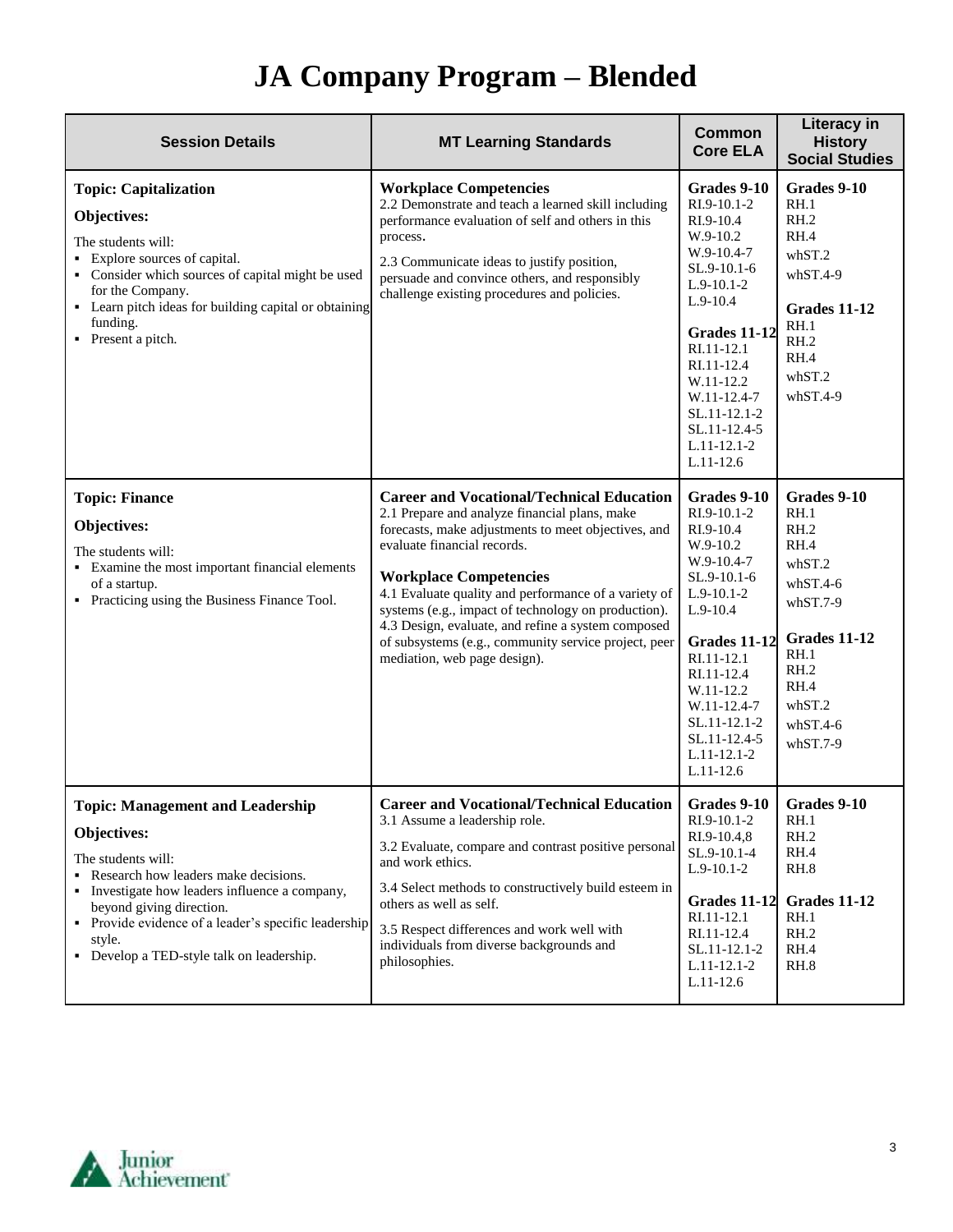| <b>Session Details</b>                                                                                                                                                                                                                                                              | <b>MT Learning Standards</b>                                                                                                                                                                                                                                                                                                      | <b>Common</b><br><b>Core ELA</b>                                                                                                                                                                                   | <b>Literacy in</b><br><b>History</b><br><b>Social Studies</b>                                      |
|-------------------------------------------------------------------------------------------------------------------------------------------------------------------------------------------------------------------------------------------------------------------------------------|-----------------------------------------------------------------------------------------------------------------------------------------------------------------------------------------------------------------------------------------------------------------------------------------------------------------------------------|--------------------------------------------------------------------------------------------------------------------------------------------------------------------------------------------------------------------|----------------------------------------------------------------------------------------------------|
| <b>Topic: Marketing</b><br>Objectives:<br>The students will:<br>• Learn about the 4 P's of marketing—Product,<br>Place, Price, and Promotion-and how they are<br>related.<br>• Explore marketing through a virtual job shadow<br>and answer key questions that relate to the 4 P's. | <b>Workplace Competencies</b><br>3.1 Gather, compile and analyze data from a variety<br>of sources, and evaluate relevance and accuracy in<br>making informed decisions in the workplace.<br>3.3 Select, analyze, and present information using a<br>variety of methods (e.g., oral, written, graphic,<br>pictorial, multimedia). | Grades 9-10<br>RI.9-10.1.4<br>SL.9-10.1<br>$L.9-10.1$<br>$L.9-10.4$<br>Grades 11-12<br>RI.11-12.1<br>W.11-12.6-7<br>SL.11-12.1-2<br>SL.11-12.4-5<br>$L.11 - 12.1 - 2$<br>$L.11-12.6$                               | Grades 9-10<br>RH.1<br>RH.3<br>RH.4<br><b>RH.9</b><br>Grades 11-12<br>RH.1<br>RH.3<br>RH.4<br>RH.9 |
| <b>Topic: Sales</b><br>Objectives:<br>The students will:<br>• Understand tips for sales success.<br>• Create a video blog entry about a product or<br>service to practice these tips.                                                                                               | <b>Workplace Competencies</b><br>2.5 Practice and evaluate positive service skills (e.g.,<br>resolving misunderstandings, consumer complaints).<br>3.2 Organize, process, analyze, and maintain written<br>and computerized records and other forms of<br>information using systematic methods.                                   | Grades 9-10<br>RI.9-10.1<br>RI.9-10.4<br>$W.9-10.4-5$<br>SL.9-10.1<br>$L.9-10.1-2$<br>$L.9 - 10.4$<br><b>Grades 11-12</b><br>RI.11-12.1<br>W.11-12.4<br>SL.11-12.1<br>$L.11-12.1-2$<br>$L.11-12.6$                 | Grades 9-10<br>RH.1<br>RH.4<br>$rhST.4-6$<br>Grades 11-12<br>RH.1<br>RH.4<br>$rhST.4-6$            |
| <b>Topic: Supply Chain</b><br>Objectives:<br>The students will:<br>• Explore the interconnected links in a supply<br>chain.<br>• Define standards for communicating about<br>production.<br>• Apply the concept of quality control to practices<br>in the Company.                  | <b>Career and Vocational/Technical Education</b><br>2.4 Evaluate the use of physical resources.<br>3.4 Acquire, organize, communicate, process,<br>analyze and evaluate information from print and<br>electronic sources.                                                                                                         | Grades 9-10<br>RI.9-10.1,4<br>W.9-10.2<br>W.9-10.4<br>$SL.9-10.1-4$<br>$L.9-10.1-2$<br>$L.9-10.4$<br>Grades 11-12<br>RI.11-12.1,4<br>W.11-12.2,4<br>SL.11-12.1<br>SL.11-12.4-5<br>$L.11 - 12.1 - 2$<br>$L.11-12.6$ |                                                                                                    |